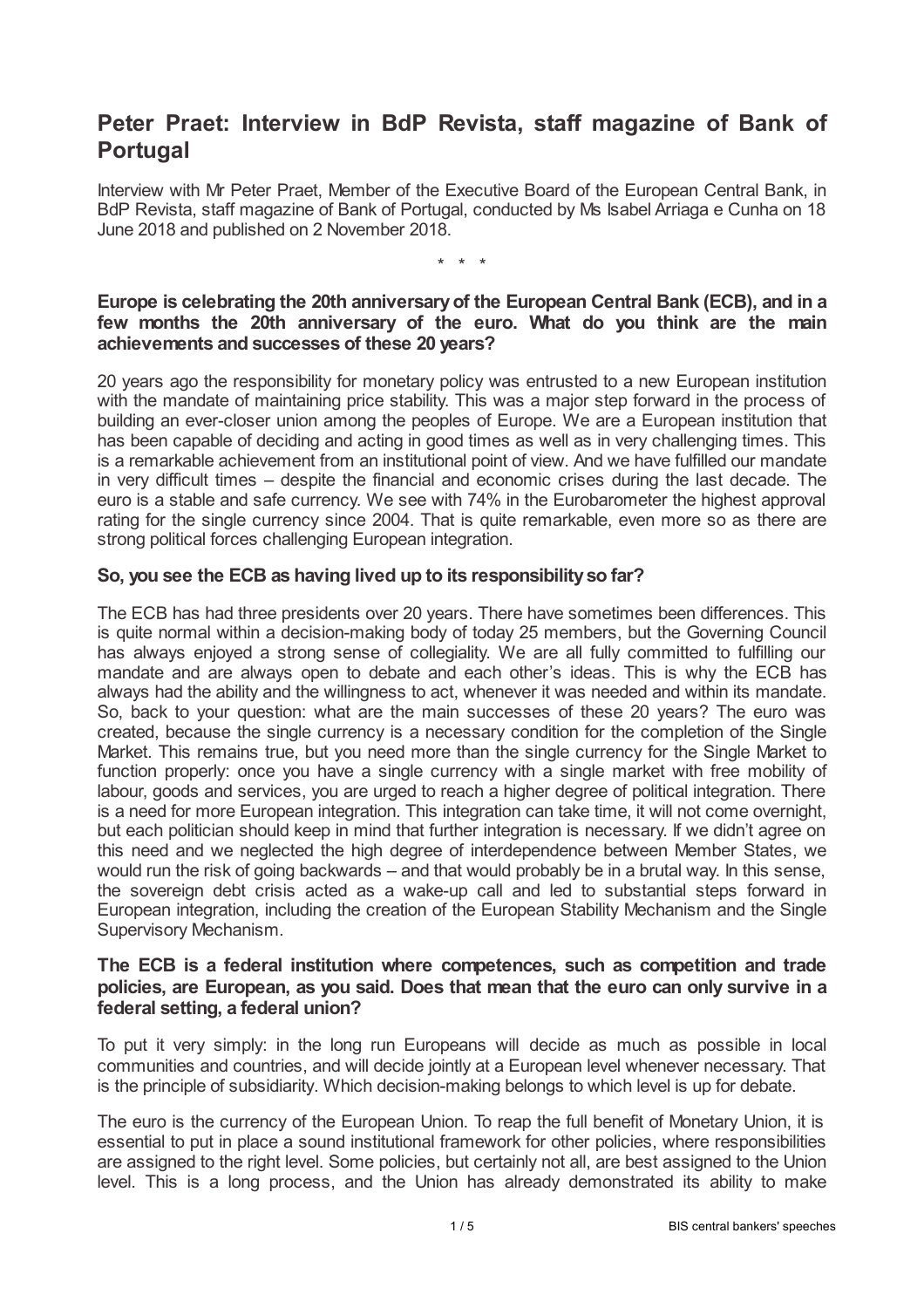#### progress.

There was a high degree of consensus after the financial crisis that banks would be best supervised at the Union level. The responsibility for banking supervision was accordingly assigned to the Union level, following a decision taken by the European Council in June 2012. In some policy areas, rules are not sufficient, you also need institutions. Crisis management is another example. The rules that we had before the crisis didn't even foresee the possibility of a crisis, and this made the response to the euro area sovereign debt crisis particularly challenging. Lessons were learnt from this painful experience and a permanent institution for crisis management was established, the European Stability Mechanism.

Assigning monetary policy to the Union level was relatively easy, because there is a broad social consensus on central banking whereby the central bank should be independent and be assigned the pursuit of a single objective, price stability. Defining the right allocation of responsibilities between the Union and its Member States is by nature a long historical process; it will continue to elicit lively political debates in Europe. Such debates are to be welcomed, as they are part of our writing a common history.

#### **Is the ECB's mandate enough for a single currency? For example, shouldn't its mandate include the role of lender of last resort?**

The role of lender of last resort is a traditional role for central banks and we fulfil it. This contributes to financial stability. The problem is that some economists and some politicians say that the central bank should stand ready to finance government deficits. This is incompatible with the mandate of a price stability-oriented central bank. This is why in the Treaty there are clauses prohibiting monetary financing and guaranteeing central bank independence. In a monetary union, it is however important to have institutions that can support Member States confronted with serious financial difficulties. If you don't have that you face the permanent risk of instability. This is one of the lessons of the crisis and was the reason for creating the European Stability Mechanism (ESM), a permanent crisis management institution.

## **For the ESM to properly play its role, shouldn't it become a European institution, with joint decision-making at the "community" level? I mean, a federal institution instead of the present intergovernmental institution?**

It is essential for successful crisis management to have an efficient decision-making procedure, because crisis management requires effective and quick action. Crises risk being exacerbated by decision rules, such as unanimity, that prevent timely decisions from being taken and cast doubt on the effectiveness of crisis management institutions. Decision-making procedures of a federal nature are in this sense preferable to intergovernmental ones that often come with veto rights.

In Economic and Monetary Union (EMU), emergency funding is basically provided subject to conditionality on economic and fiscal policies. It is not a transfer; rather, financial support is granted to smooth the adjustment process.

#### **Is this the correct wayto deal with potential crises?**

I think so. It is a responsibility of Member States to consider their economic policies as a matter of common interest and ensure sustainable public finances. Adverse economic developments can put a Member State under financial stress and bring about a need for reform. Ill-designed policies, fiscal profligacy for example, can also eventually lead a country into crisis. It is a collective responsibility of Member States to ensure a smooth functioning of EMU and this is why they agreed that a crisis management framework was needed.

#### **The EMU Member States have lost the traditional adjustment tools to deal with shocks –**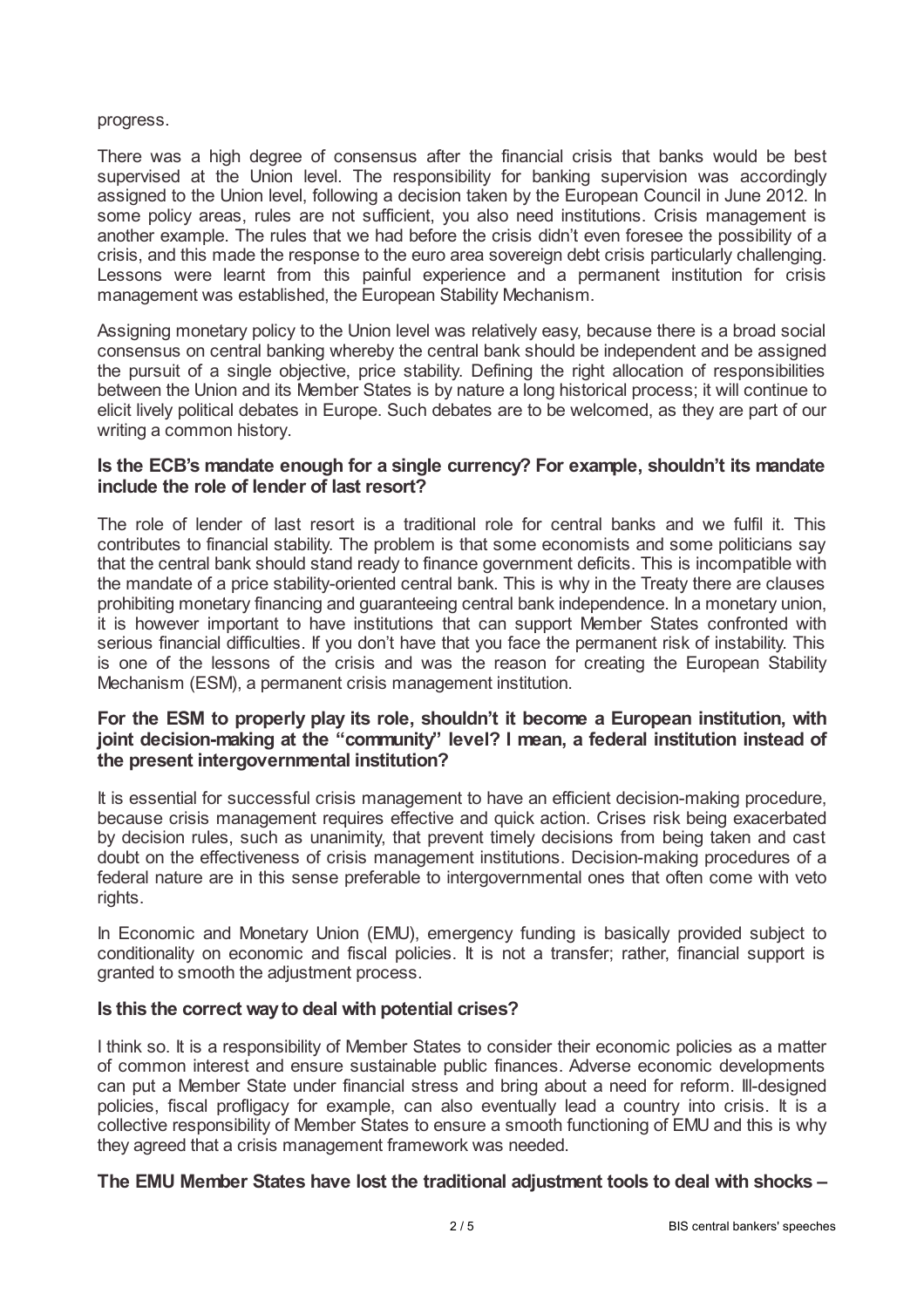#### **such as the devaluation of their currency – whilst EMU had no proper crisis management instruments…**

That's true. Our Economic and Monetary Union was not complete when the crisis hit us. When the crisis came, some countries had weak public finances. Doubts about their creditworthiness led markets to require higher risk premia, thereby stretching even further their public finances. These countries then fell into a vicious circle whereby expectations of them not being able to repay their debt pushed up interest rates and, as in a self-fulfilling prophecy, those higher refinancing rates made their public finances look increasingly unsustainable, thereby leading to a liquidity crisis. If you have a conditional lending facility, a country cannot be pushed into a liquidity crisis based on self-fulfilling market expectations, because markets know there is a facility to cater for a lack of liquidity. This calms down speculation too.

## **But then, states in difficultywill get even more indebted…**

No, because you don't necessarily need to use these facilities. The fact that there is a backstop can, by itself, prevent speculative attacks based on self-fulfilling market expectations. It is important to stress that to access liquidity facilities, such as those provided by the ESM, countries have to accept policy conditionality, to agree on implementing an adjustment programme. But it is true that, when the crisis came, there was a blame game between current account surplus and deficit countries.

## **Shouldn't this be recognised at last?**

It is true that during the crisis there was some asymmetry in the adjustment mechanism. Historically, the deficit countries have always been weaker than the surplus countries. But there is an important point one should keep in mind. What would have happened if the crisis had happened without our Monetary Union guaranteeing capital mobility? For example, when the Spanish or Portuguese banking systems were in difficulty, Dutch and German creditors were still paid back. The counterfactual would have been that controls on the movements of capital would have been imposed and there would have been a sort of debt renegotiation – but this didn't happen thanks to the currency union. With the Bank Recovery and Resolution Directive (BRRD) we now have burden-sharing mechanisms for the creditors.

#### **Talking about the BRRD, isn't it dangerous that the banking union remains an incomplete project?**

We should not stay in the middle of the river for too long. That's why we need a clear roadmap to complete the banking union relatively soon – not tomorrow, but in a not-too-distant future. It is abnormal that the supervision responsibility is collective but the consequences, if something goes wrong, go back to the national authorities. I've said very often that we have to go further. But on the other hand you hear that there are legacy portfolios from the past, and before you can go forward into the banking union, the issue of non-performing loans (NPLs) has to be addressed.

## **The countries that complain are mainly the ones that had the opportunity to clean up their banks with public money before 2013, when the European state aid rules were in abeyance. Now their banks have been cleaned up, whilst the banks in some other countries that were the main ones to suffer from the economic crisis face a huge NPL legacywhich, politically, prevents the banking union fromprogressing. Is this fair?**

It's true that some countries put a lot of public money into the banking system during the crisis. Germany's support for its banking sector had an impact on its public debt of more than 10% of GDP at the peak. Now it's lower, because most of the money has been recovered. In a country like Italy, the difficulties came later, after the rules had changed. The transition to the new rules could have been better designed.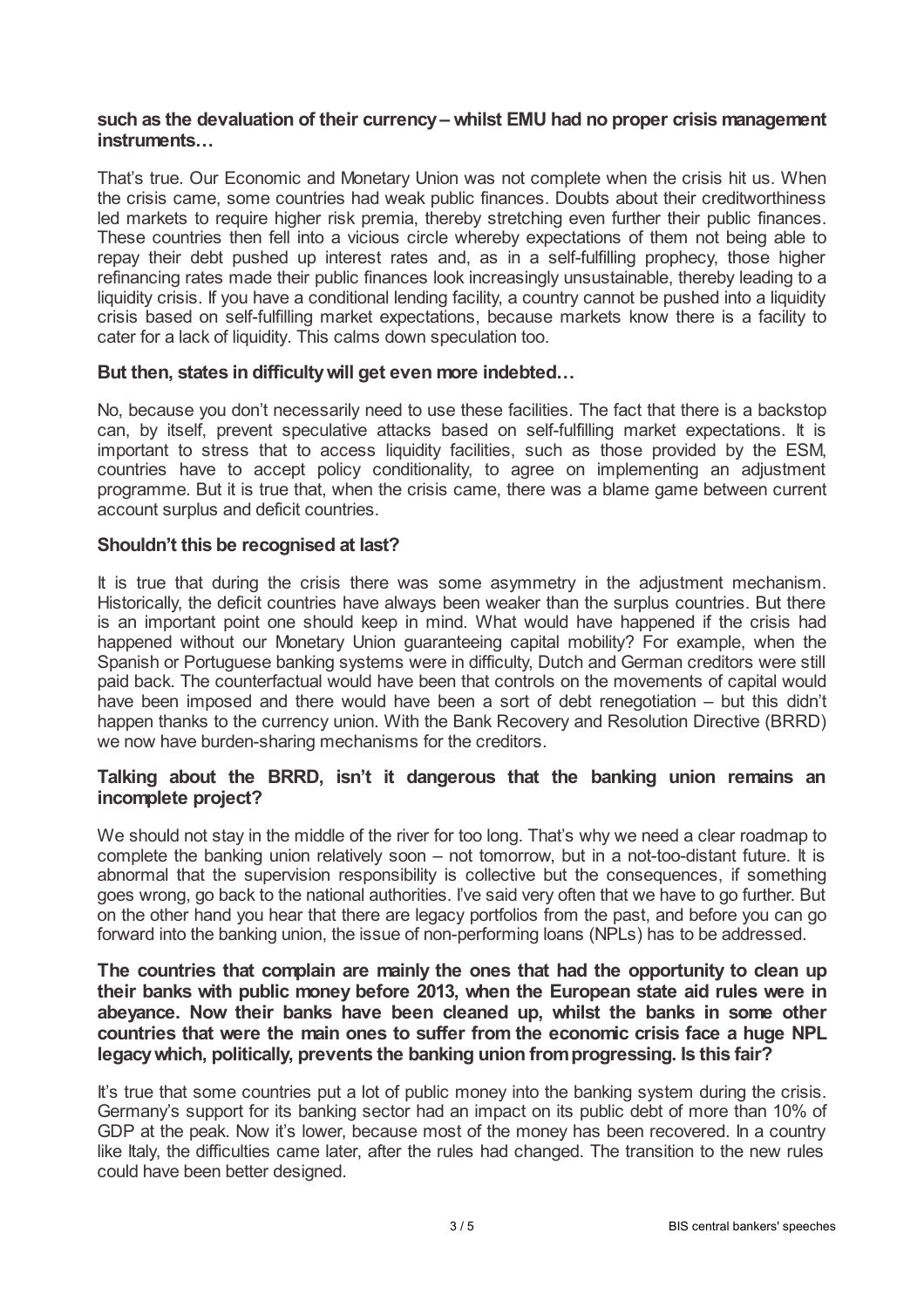## **Does this endless discussion on risk reduction before anyprogress in risk-sharing make sense?**

Banks today remain mainly exposed to the national economy and the national debt. The "doom loop" between banks and sovereigns has not yet been fully severed. One way to improve risksharing is cross-border consolidation. This doesn't mean that we no longer need local banks. Local banks are still very important for the financing of the economy, but there is a need for consolidation. The regulation doesn't incentivise banks to do that, because of the capital and liquidity requirements for subsidiaries.

It is also important to have more internationally diversified bank bondholders, so as to prevent a situation in which only creditors located in a specific country are affected in the event of a bank failure.

What we really need today is a clear end-point. What would it mean for a bank to eventually be in a complete banking union, and when is this going to happen? There is still too much uncertainty for banks to think Europe-wide and to consolidate across borders, and I think that's a problem.

## **EMU was launched with a promise of peace, security and prosperity, and that it would accelerate the EU's political integration. What went wrong?**

European integration is a process, and it is important to learn from the experience so far to make further progress. I would like to stress two points. First, EMU came with too-high expectations, for example that the growth rates we had just before, or at the beginning of, EMU would continue forever. Many borrowed on the basis of those optimistic expectations. So there was a basic fragility in debt markets. The second thing was the absence of mechanisms to deal with debt overhangs. The crisis was the motivation for establishing the banking union and improving financial sector regulation.

On your question: did the Union deliver prosperity and security? The Single Market is a source of prosperity and it needs a single currency. The currency crises of the 1990s were very detrimental to the internal market. Just remember the big exchange rate crisis we had before the Monetary Union in 1992-93. In Belgium, for example, people were importing Italian cars directly from Italy, where prices were much cheaper. It was possible to do that in the internal market. Then the car dealers and repair outlets in Belgium started to discriminate against these cars because they were not bought in Belgium. When going to a garage for maintenance, the car was put on a waiting list. In practice, non-tariff barriers were put up in response to the exchange rate effect. And that was jeopardising the very principle of the internal market.

#### **You would say then that for countries most hit by the crisis, such as Portugal or Greece, it would have been even worse if theywere not in the euro?**

I think so. For small open economies, exchange rates can be very destabilising. That is why smaller economies usually try to peg their exchange rates to a stable currency. In the Monetary Union, insufficient attention was paid to competitiveness divergences, because such divergences build up over time, little by little, and at some point there is a need for a significant adjustment. We should have paid more attention to economic divergences.

# **Why?**

It is important for sound economic policymaking to identify at an early stage the erosion of competitiveness. For example, we should understand why Germany was able to increase the value added in manufacturing during the crisis, while in other countries manufacturing suffered. What happened? Why did German manufacturers do better? The decentralisation of labour negotiations at the firm level proved to be useful to cushion the impact of the crisis. Why did the German unions collaborate to have contracts at the firm level? You also have to look at the fiscal